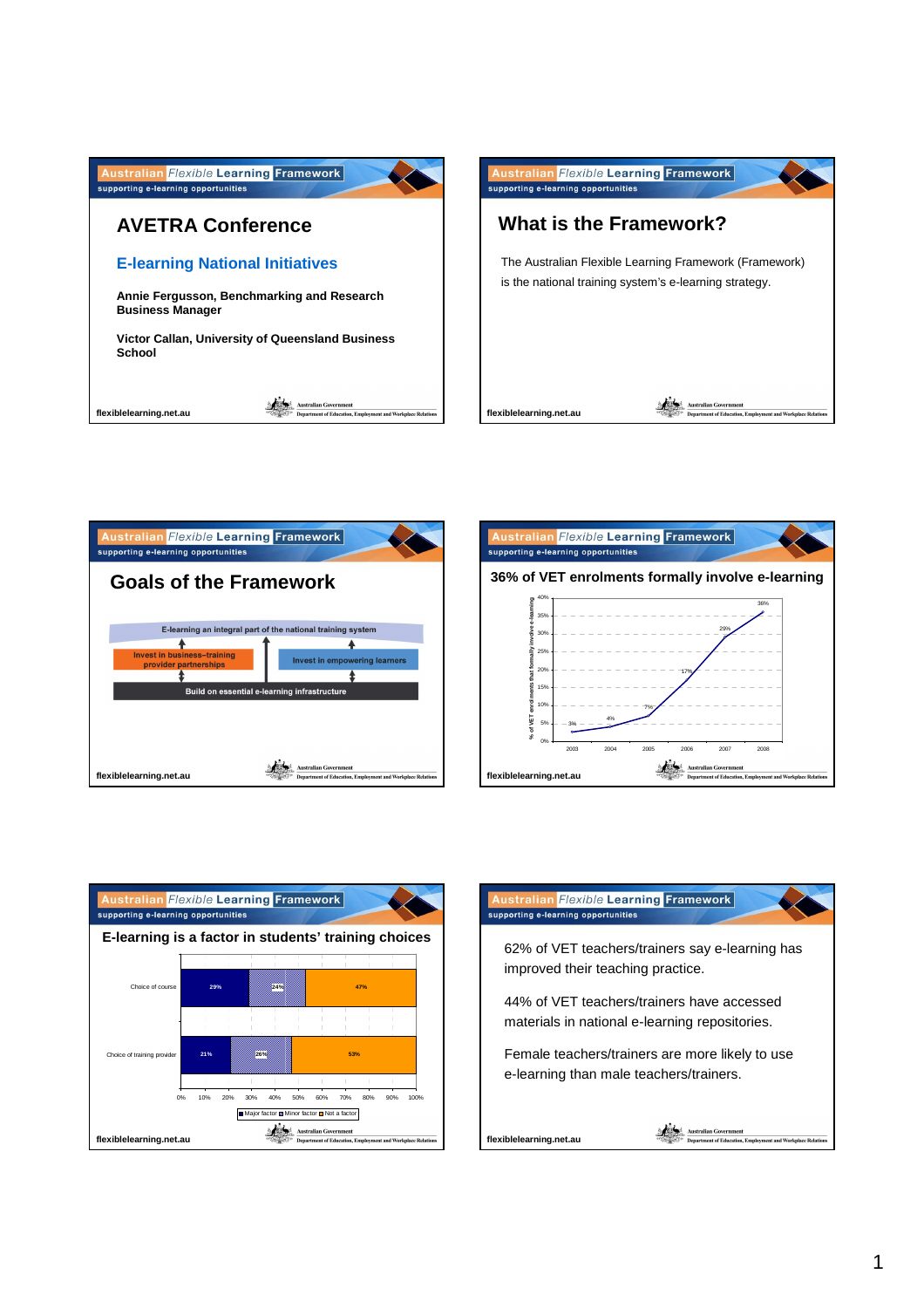





**Qualitative analysis**

- Thematic analysis of interviews and notes
- Guided by key research questions

Australian Government<br>
States Australian Government<br>
States Department of Education, Employment and Workplace Relation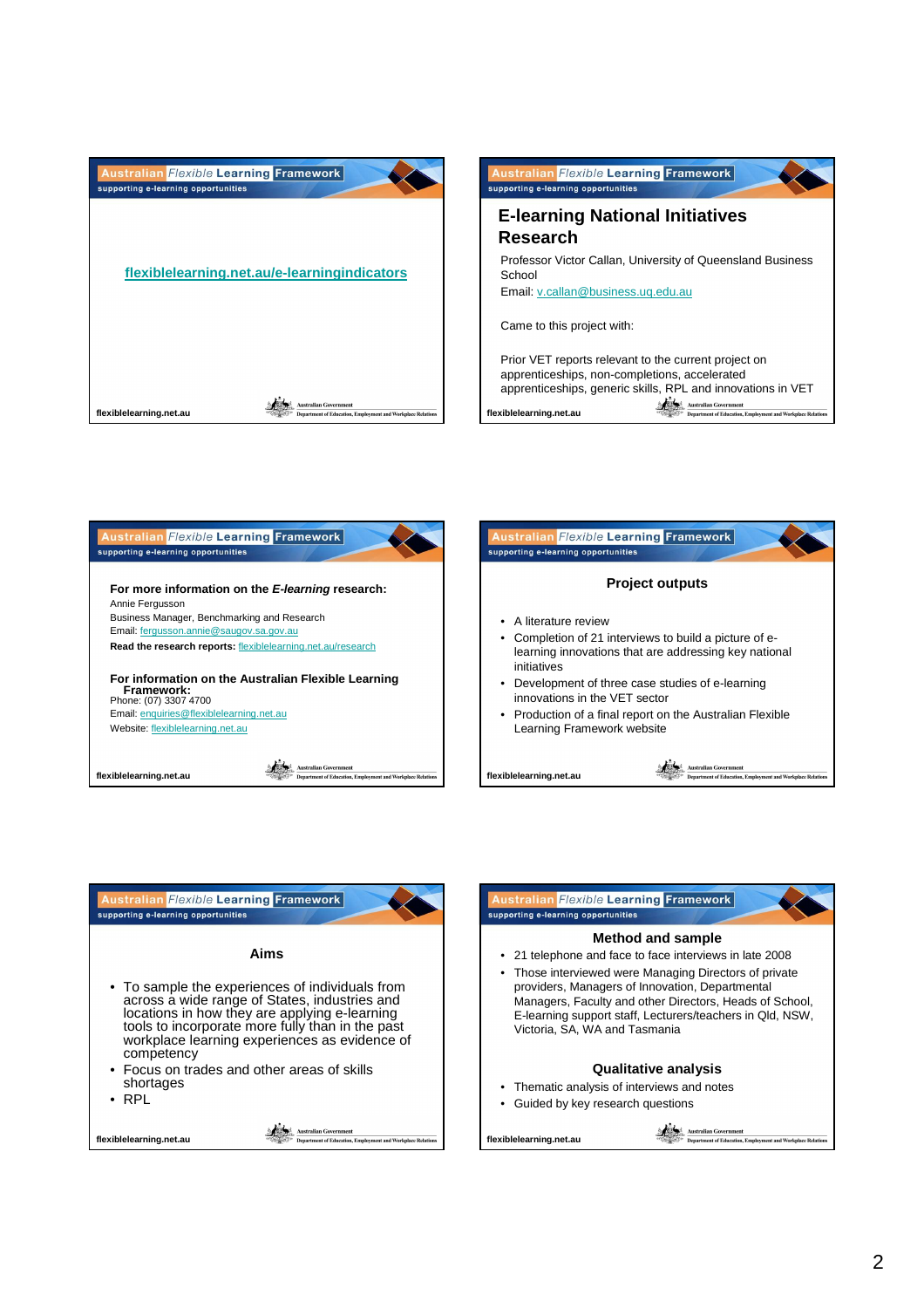







- Access to computers in the workplace in small businesses
- Too much information in e-portfolios and competition

**Australian Government**<br> **Constitution Convertion**<br> **Constitution**<br> **Constitution**<br> **Constitution**<br> **Constitution**<br> **Constitution**<br> **Constitution**<br> **Constitution**<br> **Constitution**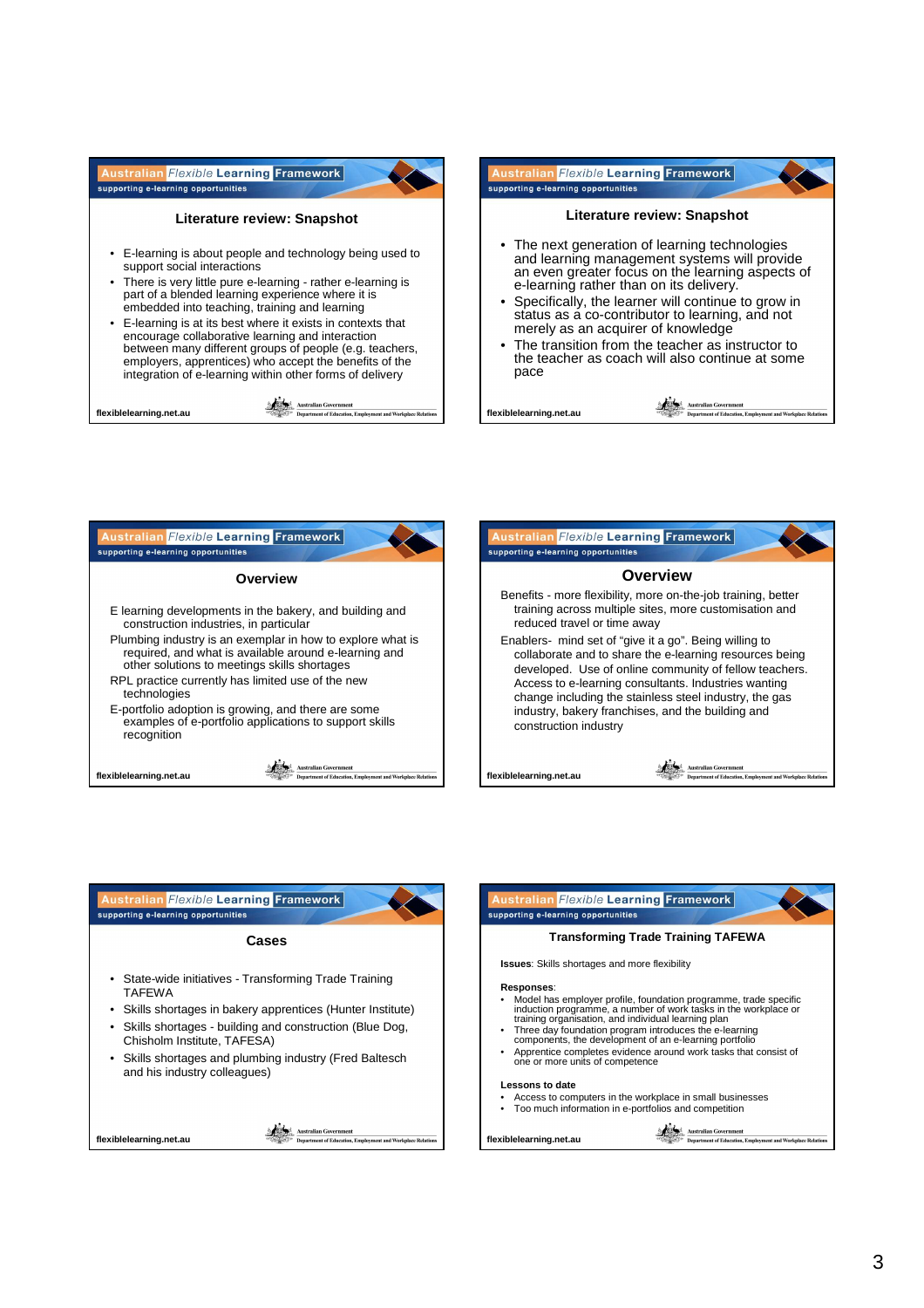



ralian Flexible Learning Framework supporting e-learning opportunities **Chisholm Institute of TAFE Issues:** skills shortages, supervisor reports as evidence were often not completed or poor quality **Responses:** Rodger Carrol and his team • Use of mobile phones to support onsite delivery and record assessment • Use a Moblog, which is similar to a blog or journal but accessible via mobile devices or computers • Textamerica platform for picture and video postings, digital sound files and short text postings, and a comment platform where learners and facilitators respond to or add comments to a posting **Lessons to date** • Teachers better allocated<br>
Learners and employers are benefiting by some fast tracking • Learners and employers are benefiting by some fast tracking<br>• Completion rates are higher especially in the VET in schools<br>• programs Australian Government<br>
Senator Reportment of Education, Emp nt and Workplace Relati